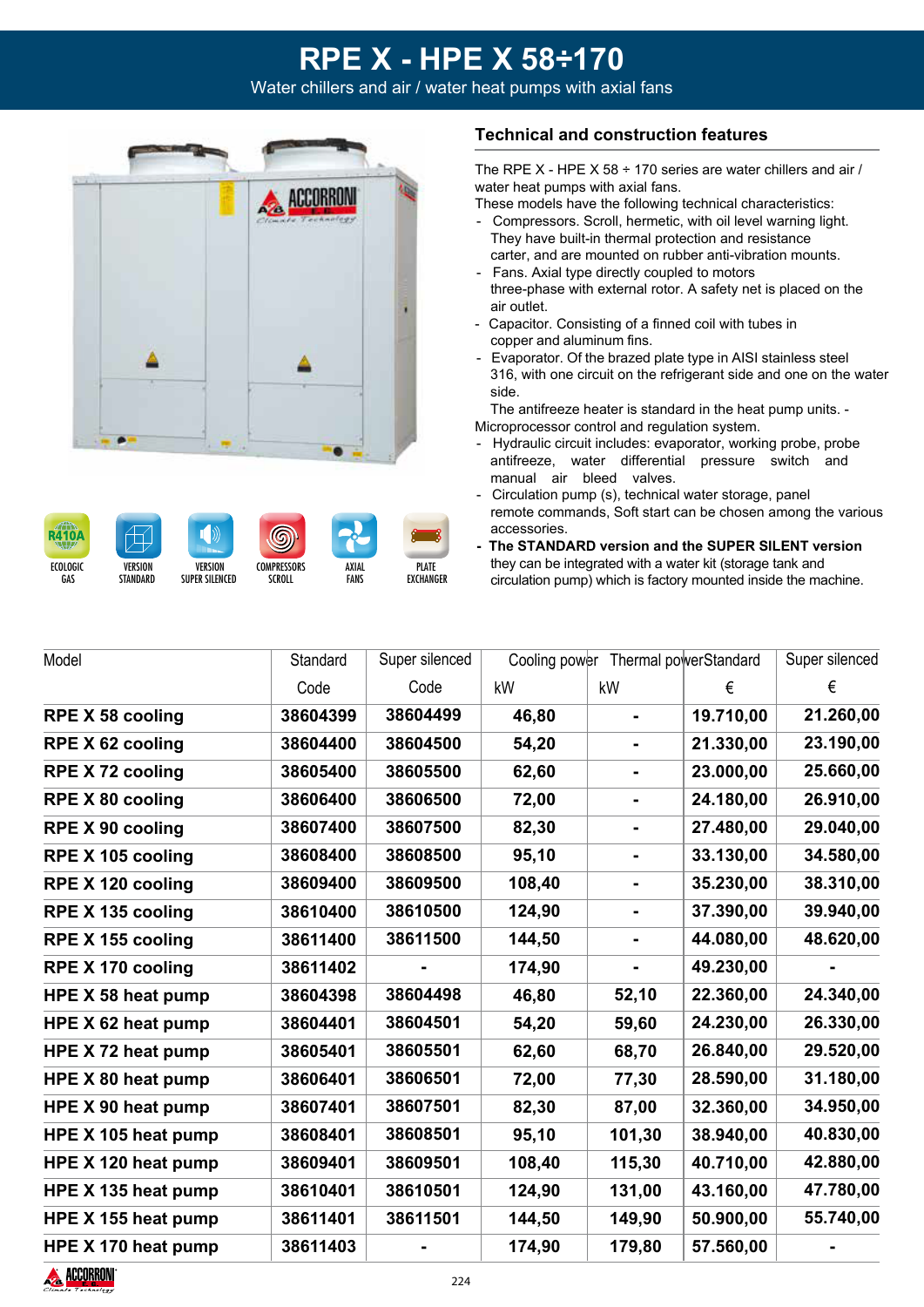Water chillers and air / water heat pumps with axial fans

| Accessories RPE X - HPE X 58÷170 |                                                            |                          | Code                 | €                    |  |
|----------------------------------|------------------------------------------------------------|--------------------------|----------------------|----------------------|--|
| 0<br>0                           | Remote control                                             |                          | 38600428             | 370,00               |  |
|                                  | 400 liter storage tank 12 liter<br>expansion vessel        | mod. $58 \div 135$       | 38600430             | 2.780,00             |  |
|                                  | Accumulation tank 600 liters<br>Expansion vessel 18 liters | mod. 155÷170             | 38600431             | 3.210,00             |  |
|                                  |                                                            | mod. 58÷80               | 38600432             | 1.830,00             |  |
|                                  | Circulation pump                                           | mod. 90                  | 38600433             | 1.900,00             |  |
|                                  |                                                            | mod. 105÷155             | 38600434             | 1.940,00             |  |
|                                  |                                                            | mod. 170                 | 38600473             | 2.080,00             |  |
|                                  |                                                            | mod. $58\div 80$         | 38600441             | 3.290,00             |  |
|                                  | Double circulation pump                                    | mod. 90<br>mod. 105÷170  | 38600442<br>38600443 | 3.440,00<br>3.530,00 |  |
|                                  |                                                            | mod. 58÷62               | 38600464             | 660,00               |  |
|                                  |                                                            | mod. 72÷80               | 38600465             | 970,00               |  |
|                                  |                                                            | mod. 90                  | 38600466             | 1.030,00             |  |
|                                  | Magnetothermic switches                                    | mod. 105÷120             | 38600467             | 1.070,00             |  |
|                                  |                                                            | mod. 135                 | 38600468             | 1.290,00             |  |
|                                  |                                                            | mod. 155                 | 38600469             | 1.410,00             |  |
|                                  |                                                            | mod. 170                 | 38600470             | 1.750,00             |  |
|                                  |                                                            | mod. 58                  | 38600444             | 5.340,00             |  |
|                                  |                                                            | mod. 62                  | 38600445             | 5.580,00             |  |
|                                  |                                                            | mod. 72<br>mod. 80       | 38600446<br>38600447 | 5.830,00<br>6.070,00 |  |
|                                  |                                                            | mod. 90                  | 38600448             | 6.500,00             |  |
|                                  | Total heat recovery                                        | mod. 105                 | 38600449             | 7.070,00             |  |
|                                  |                                                            | mod. 120                 | 38600450             | 7.650,00             |  |
|                                  |                                                            | mod. 135                 | 38600451             | 8.300,00             |  |
|                                  |                                                            | mod. 155                 | 38600452             | 10.790,00            |  |
|                                  |                                                            | mod. 170                 | 38604453             | 11.620,00            |  |
|                                  |                                                            | mod. 58÷62               | 38600454             | 2.090,00             |  |
|                                  |                                                            | mod. 72                  | 38600455             | 2.200,00             |  |
|                                  |                                                            | mod. 80                  | 38600456             | 2.380,00             |  |
|                                  | Desuperheater                                              | mod. 90                  | 38600457             | 2.500,00             |  |
|                                  |                                                            | mod. 105÷120<br>mod. 135 | 38600458<br>38600459 | 2.950,00             |  |
|                                  |                                                            | mod. 155                 | 38600460             | 3.260,00<br>4.620,00 |  |
|                                  |                                                            | mod. 170                 | 38600461             | 4.850,00             |  |
|                                  |                                                            | mod. 58÷90               | 38600471             | 3.630,00             |  |
|                                  | Device for low temperature                                 | mod. 105-135             | 38600476             | 4.000,00             |  |
|                                  | operation                                                  | mod. 155-170             | 38600477             | 5.550,00             |  |

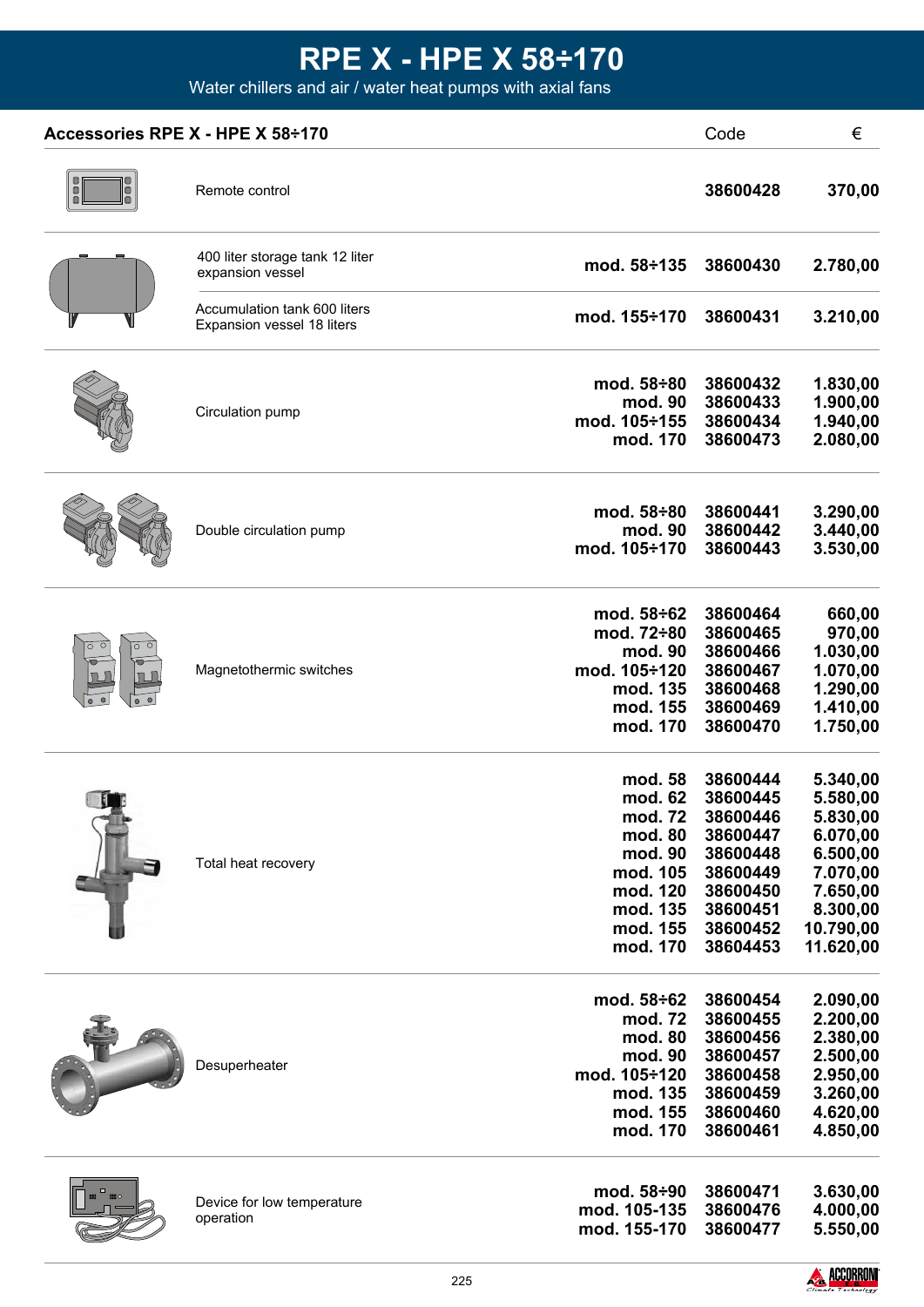Water chillers and air / water heat pumps with axial fans

| Accessories RPE X - HPE X 58÷170                         |                                                                                         | Code                                                                             | €                                                                                |
|----------------------------------------------------------|-----------------------------------------------------------------------------------------|----------------------------------------------------------------------------------|----------------------------------------------------------------------------------|
| Refrigerant circuit tap on delivery                      | mod. 58÷135<br>mod. 155÷170                                                             | 38600480<br>38600516                                                             | 380,00<br>770,00                                                                 |
| Liquid line refrigerant circuit tap                      | mod. 58÷135<br>mod. 155÷170                                                             | 38600517<br>38600518                                                             | 380,00<br>720,00                                                                 |
| Evaporator antifreeze heater                             |                                                                                         | 38600522                                                                         | 500,00                                                                           |
| Tank antifreeze heater                                   |                                                                                         | 38600523                                                                         | 1.210,00                                                                         |
| Coil with pre-painted fins                               | mod. 58÷80<br>mod. 90-135<br>mod. 155-170                                               | 38600519<br>38600520<br>38600521                                                 | 1.440,00<br>1.950,00<br>2.740,00                                                 |
| High prevalence fan                                      |                                                                                         | 38600531                                                                         | 2.540,00                                                                         |
| Soft start                                               | mod. 58÷62<br>mod. 72÷80<br>mod. 90<br>mod. 105÷120<br>mod. 135<br>mod. 155<br>mod. 170 | 38600524<br>38600525<br>38600526<br>38600527<br>38600528<br>38600529<br>38600530 | 2.040,00<br>2.320,00<br>2.500,00<br>3.470,00<br>3.750,00<br>4.630,00<br>5.000,00 |
| Compressor acoustic insulation<br>only for BASIC version | mod. 58÷80<br>mod. 90<br>mod. 105÷120<br>mod. 135<br>mod. 155<br>mod. 170               | 38600416<br>38600417<br>38600418<br>38600419<br>38600420<br>38600472             | 590,00<br>690,00<br>920,00<br>1.020,00<br>1.090,00<br>1.420,00                   |
| Rubber anti-vibration mounts<br><b>BASE</b> version      | mod. 58÷90<br>mod. 105÷135<br>mod. 155÷170                                              | 38600421<br>38600422<br>38600423                                                 | 430,00<br>540,00<br>950,00                                                       |
| Rubber anti-vibration mounts<br><b>SILENT</b> version    | mod. 58÷90<br>mod. 105÷135<br>mod. 155÷170                                              | 38600424<br>38600425<br>38600426                                                 | 430,00<br>530,00<br>950,00                                                       |
| <b>BASE</b> version heat exchanger<br>protection net     | mod. 58÷80<br>mod. 90÷135<br>mod. 155÷170                                               | 38600435<br>38600436<br>38600437                                                 | 420,00<br>480,00<br>700,00                                                       |
| SUPER SILENT version heat<br>exchanger protection grid   | mod. 58÷80<br>mod. 90÷105<br>mod. 120÷155                                               | 38600438<br>38600439<br>38600440                                                 | 420,00<br>480,00<br>700,00                                                       |
| Condensation control                                     | mod. -20 °C<br>mod. $58\div 62$ 0 °C<br>mod. 72÷155 0 °C<br>mod. 170 0 °C               | 38600427<br>38600475<br>38600478<br>38600479                                     | 2.210,00<br>990,00<br>360,00<br>550,00                                           |
| High / low pressure gauges                               | mod. 58÷135<br>mod. 155÷170                                                             | 35600462<br>35600463                                                             | 240,00<br>480,00                                                                 |
| Serial interface RS 485                                  |                                                                                         | 38600429                                                                         | 360,00                                                                           |

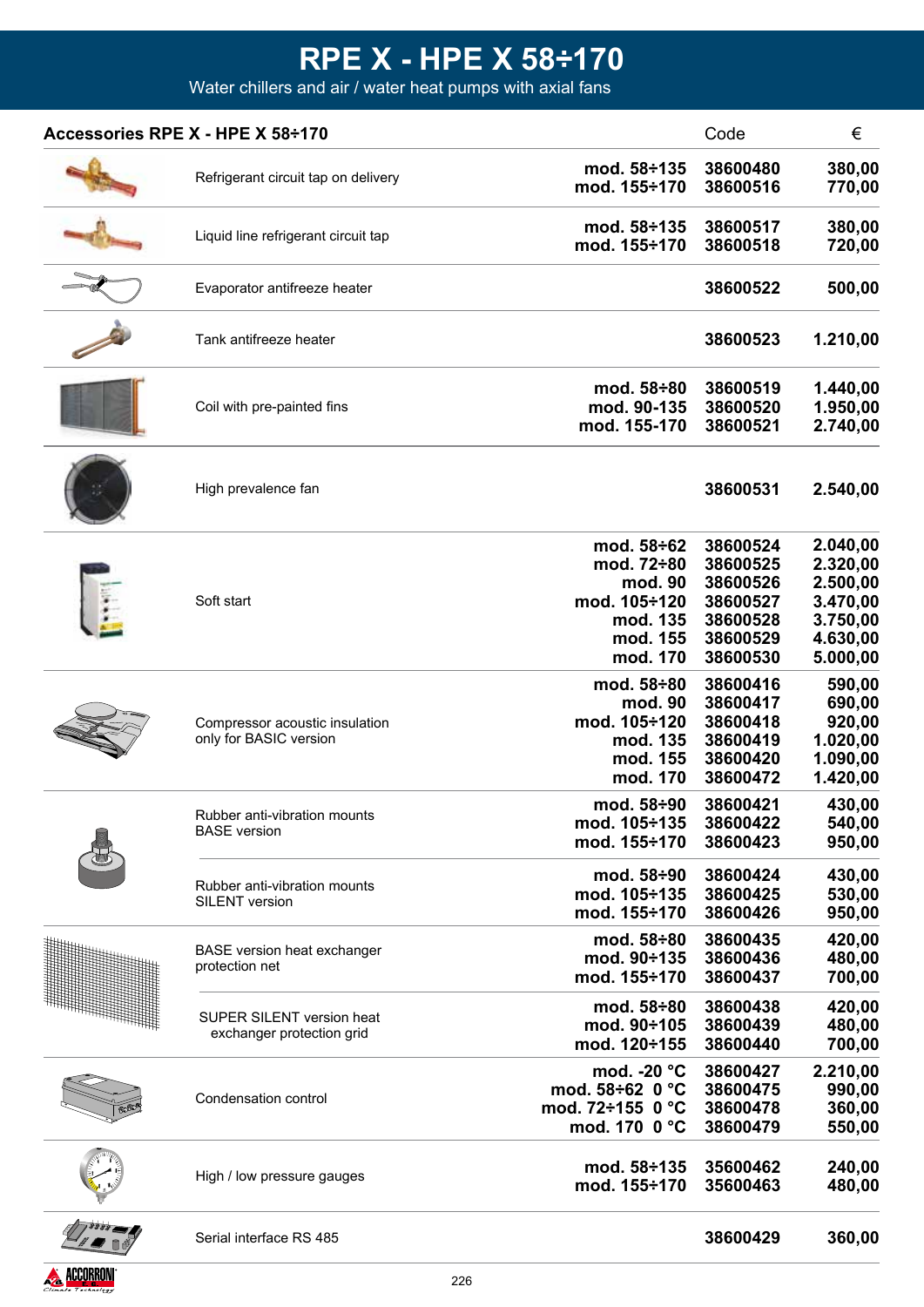Water chillers and air / water heat pumps with axial fans

#### **Dimensions RPE X - HPE X 58÷170**



| <b>RPE X - HPE X</b> | 58   | 62   | 72   | 80   | 90   |
|----------------------|------|------|------|------|------|
| Base                 | 2350 | 2350 | 2350 | 2350 | 2350 |
| Supersilenced        | 2350 | 2350 | 2350 | 2350 | 2350 |
| Р                    | 1100 | 1100 | 1100 | 1100 | 1100 |
| Н                    | 1920 | 1920 | 1920 | 1920 | 2220 |
|                      |      |      |      |      |      |
| <b>RPE X - HPE X</b> | 105  | 120  | 135  | 155  | 170  |
| Base                 | 2350 | 2350 | 2350 | 3550 | 3550 |
| Supersilenced        | 2350 | 3550 | 3550 | 3550 |      |
| Р                    | 1100 | 1100 | 1100 | 1100 | 1100 |
| Н                    | 2220 | 2220 | 2220 | 2220 | 2220 |
| $\cdots$             |      |      |      |      |      |

*Values in mm*

#### **Technical data table for chillers and heat pumps RPE X - HPE X 58÷90**

| <b>DESCRIPTION</b>                                           | U.M.         | 58           | 62         | 72             | 80             | 90         |
|--------------------------------------------------------------|--------------|--------------|------------|----------------|----------------|------------|
| Cooling power (1)                                            | kW           | 46,8         | 54,2       | 62,6           | 72,0           | 82,3       |
| Absorbed power (1)                                           | kW           | 16,3         | 19,0       | 22,1           | 25,3           | 28,6       |
| Cooling power (1A)                                           | kW           | 46,6         | 54,4       | 62,2           | 71,3           | 81,7       |
| Absorbed power(1A)                                           | kW           | 16,6         | 19,4       | 22,25          | 25,7           | 29,1       |
| EER (1A)                                                     | W/W          | $2,80 - C$   | $2,80 - C$ | $2,76 - C$     | $2,77 - C$     | $2,81 - C$ |
| Heating power (2)                                            | kW           | 52,1         | 59,6       | 68,7           | 77,3           | 87,0       |
| Absorbed power (2)                                           | kW           | 17,4         | 19,7       | 23,3           | 25,6           | 29,0       |
| Heating power (2A)                                           | kW           | 53,3         | 60,9       | 70,3           | 79,1           | 89,0       |
| Absorbed power (2A)                                          | kW           | 17,5         | 19,8       | 23,4           | 25,7           | 29,1       |
| COP (2A)                                                     | W/W          | $3,05 - B$   | $3,07 - B$ | $3,01 - B$     | $3,08 - B$     | $3,06 - B$ |
| Compressors                                                  | n.           |              |            | $\overline{2}$ |                |            |
| Refrigeration circuits                                       | n.           |              |            | $\mathbf{1}$   |                |            |
| Partialization steps                                         | n.           |              |            | $\overline{2}$ |                |            |
| Water flow                                                   | $\sqrt{s}$   | 2,20         | 2,60       | 3,00           | 3,40           | 3,90       |
| Load losses                                                  | kPa          | 45           | 48         | 43             | 48             | 43         |
| Hydraulic connections                                        |              |              |            | 1" 1/2         |                |            |
| TECHNICAL FEATURES OF THE STANDARD VERSION FANS              |              |              |            |                |                |            |
| Fans                                                         | n.           |              | 1          |                | $\overline{c}$ |            |
| Air flow                                                     | $m^3/s$      | 4,8          | 4,7        |                | 7,1            | 7,3        |
| Absorbed power                                               | kW           |              | 1,3        | 2,0            |                |            |
| TECHNICAL FEATURES FANS SUPER SILENT VERSION                 |              |              |            |                |                |            |
| Fans                                                         | n.           |              |            | $\overline{2}$ |                |            |
| Air flow                                                     | $m^3/s$      | 4,1          | 3,9        | 6,0<br>5,7     |                |            |
| Absorbed power                                               | kW           |              | 0,6        | 1,5            |                |            |
|                                                              |              |              |            |                |                |            |
| Power supply                                                 |              |              |            | 400V/3+N/50Hz  |                |            |
| Max operating current                                        | A            | 40           | 43         | 52             | 56             | 65         |
| Max starting current                                         | $\mathsf A$  | 163          | 165        | 175            | 188            | 232        |
| Sound pressure (vers. STANDARD) <sup>(3)</sup>               | dB(A)        | 60,5<br>56,5 |            |                |                |            |
| Sound pressure (vers. STANDARD/SUPERSILENCED) <sup>(3)</sup> | dB(A)        | 58,5<br>54,5 |            |                |                |            |
| Sound pressure (vers. SUPERSILENCED) (3)                     | dB(A)        | 52,5         |            |                | 56,5           |            |
| Pump power                                                   | kW           |              |            | 0,75           |                | 1.10       |
| Useful head                                                  | kPa          | 120          |            | 110            |                | 140        |
| <b>Expansion vessel</b>                                      | $\mathsf{l}$ |              |            | 12             |                |            |
| Hydraulic connections                                        |              |              |            | 2" 1/2         |                |            |
| Shipping weight                                              | Kg           | 595          | 624        | 663            | 682            | 791        |
| Operating weight                                             | Kg           | 600          | 630        | 670            | 690            | 800        |
|                                                              |              |              |            |                |                |            |

(1) Chilled water from 12 to 7 ° C, external air temperature 35 ° C<br>(1A) Chilled water from 12 to 7 ° C, external air temperature 35 ° C - EN14511<br>(2) Water heated from 40 to 45 ° C, external air temperature 7 ° C d.b. / 6